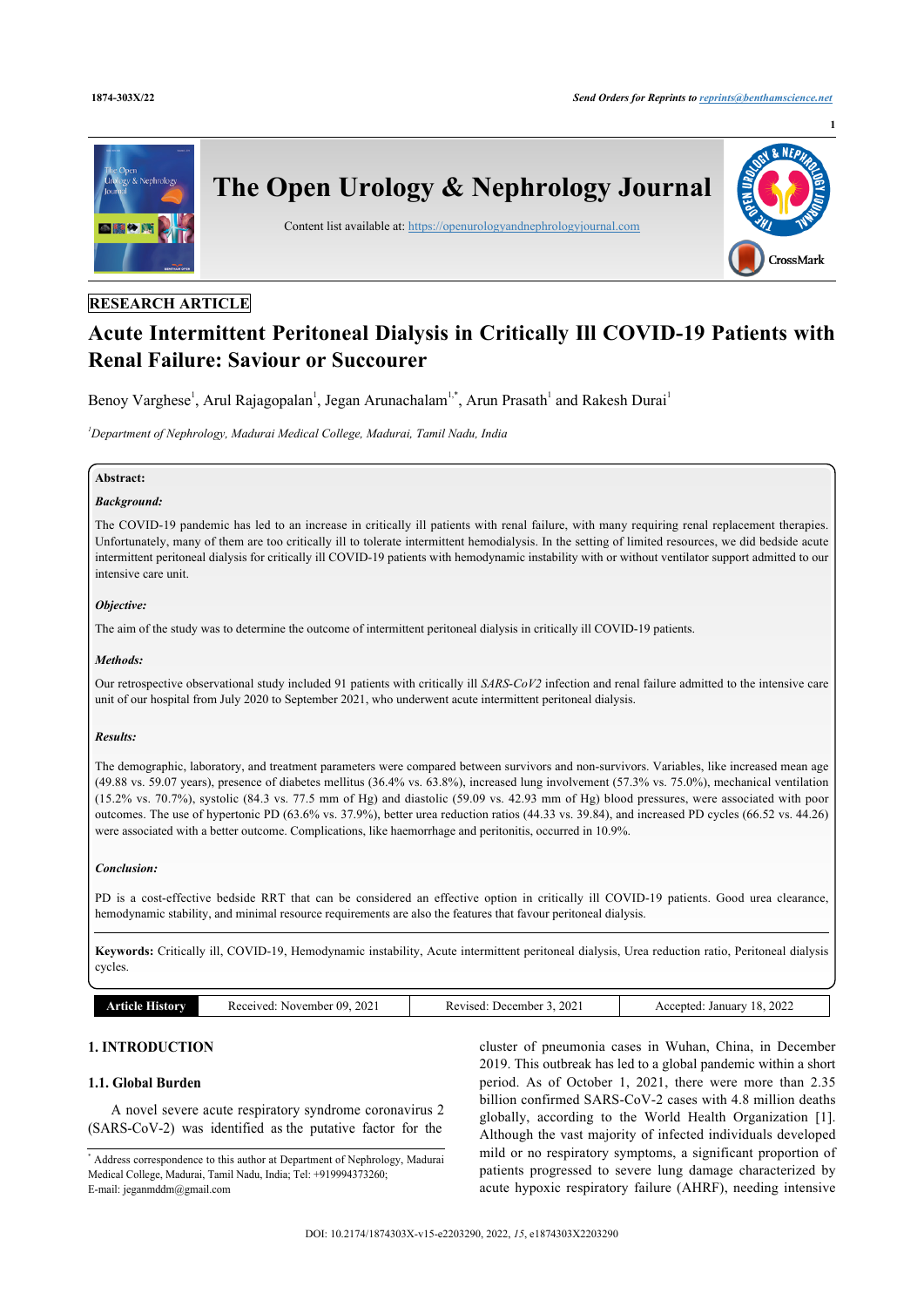care support[[2\]](#page-9-1). Lung involvement and acute respiratory failure are the characteristics of coronavirus disease 2019 infection (COVID-19), but other organs, such as the heart, kidneys, liver, and central nervous system, are also involved.

Our hospital faced a massive burden of COVID-19 cases during the first and second pandemic waves. Till October 1, 2021, we had treated nearly 32,000 COVID-19 cases with either RTPCR positive or radiological evidence of COVID-19 or both. Since we are a tertiary care referral centre for nearly ten surrounding districts in southern Tamil Nādu in India, we received more and more critically ill patients. The incidence of renal failure among our COVID-19 patients was nearly 25%, and dialysis dependency was about 5% of total admission.

# **1.2. COVID-19 and Kidney: A Critically ill Disease**

Acute kidney injury is one of the most critical complications of COVID-19, occurring in 0.5–7% of cases and 2.9–23% of intensive care unit (ICU) patients[[3](#page-9-2) - [5\]](#page-9-3). In previous reports by Cheng Y *et al.*, acute kidney injury (AKI) develops in 5% to 15% cases and carries a high (60% - 90%) mortality rate in *SARS and MERS-CoV* infections [[5](#page-9-3)]. A study by Fanelli V *et al.* involving > 2000 inpatients with COVID-19 reported an AKI incidence of 27.8% [\[6](#page-9-4)]. Renal failure is an independent risk factor linked to increased in-hospital mortality in patients with severe sepsis regardless of etiology [[7](#page-9-5), [8](#page-9-6)]. In a multicentre study involving 3099 COVID-19 ICU patients from the United States of America, around 20% had acute kidney injury (AKI) requiring renal replacement (RRT) [\[9\]](#page-9-7). Similarly, in the United Kingdom, during the first pandemic wave, a quarter of ICU COVID-19 patients needed renal replacement therapy [\[10\]](#page-9-8). Furthermore, an ongoing requirement for renal support and prolonged hospitalization poses a significant health care resource burden.

Patients with pre-existing ESKD appear to be at high risk for COVID-19 and its complications, as most of them are aged, with comorbidities, and some of them might be on immunosuppressant medication to treat an autoimmune disease or a graft rejection [[11\]](#page-9-9). Also, those patients already having CKD are at a higher rate of becoming dialysis-dependent and critically ill. Hemodialysis patients have additional risk factors, including chronic immune dysregulation, the need to go to the hospital for in-centre hemodialysis (HD), require frequent visits to health care facilities, and sharing standard rooms with other patients [[12](#page-9-10)]. Therefore, once infected, dialysis patients become sources of spreading the infection within these highrisk groups, and reports suggest a critical course in patients with ESKD on hemodialysis [[13\]](#page-9-11). Even though earlier small case series have suggested a milder course [\[14](#page-9-12)], more and more studies have reported the significantly critical nature of the disease. A study conducted in Qatar by Hamid *et al*. found the incidence of COVID-19 to be 7.1% in a dialysis cohort versus a 4% national cohort[[15](#page-9-13)]. They also suffered from more complications and mortality, given their age and comorbidities. The study population had approximately a hundred times higher risk of mortality than Qatar's general population (15% in the dialysis cohort versus 0.15% countrywide) [[15\]](#page-9-13).

### **1.3. Initial Challenges for RRT**

The globally widespread nature of the pandemic has also placed enormous demands on the need for RRT across the world. The RRT requirements among patients with COVID-19 appear to be five-fold higher than those observed in historical populations (4.9% versus 0.9%) [\[16](#page-9-14)]. In datasets of community cohorts reported by Chan et al., 5%-15% of patients hospitalized with COVID-19 required dialytic support [[17](#page-9-15)]. In specific United States centres, the requirement of CRRT increased 370% over typical levels [\[18](#page-9-16)]. Thus, the demand outweighed the supply worldwide during the initial six months of the COVID-19 pandemic [[19\]](#page-9-17). Moreover, this extraordinary demand for RRT has strained the delivery of all dialysis therapies across the world. As a result, manufacturers of RRT have often faced unprecedented challenges in supply.

In view of the COVID-19 pandemic by April 2020, our hospital allotted two blocks with a bed strength of 1,500, with 1400 beds having oxygen facilities. We also created 400 ICU beds in three divided areas. In addition, we had allotted ten hemodialysis machines and one CRRT machine. We also dedicated a team of four nephrology consultants, four intensivists, eight junior residents in nephrology, ten staff nurses, and eight well-trained certified technicians to our dialysis unit.

However, even with the above facilities, we could not provide extracorporeal dialysis methods to all needed patients. The factors that made hemodialysis difficult were, first, many patients were too critically ill to tolerate intermittent hemodialysis (IHD); second, there was an immediate need for RRT at the bedside; third, sometimes patients could not be shifted to hemodialysis unit; and last, there was a limited number of portable HD units. To avoid viral transmission and increased propensity to clot membranes, bloodline, and circuits in COVID-19 infection, we adapted the policy of single-use dialyzer, which needed more supply of consumables. In addition, the need for more CRRT machines and CVVH facilities was severely limited due to the lockdown. Nevertheless, so far, we have done RRT for 750 COVID-19 infected patients. But providing dialysis support to critically ill hemodynamically unstable patients was a big challenge for us.

# **1.4. Peritoneal Dialysis: An Option in Crisis and Critically ill Disease**

Acute intermittent peritoneal dialysis (PD) can be performed at the bedside with minimal technical support and infrastructure. Even though the argument leans towards PD as an inferior procedure, more studies have shown PD to be effective in critically ill patients where continuous venovenous hemodiafiltration (CVVH) facilities are limited. The efficacy of PD is at least as greater as HD and it is possibly as efficient as hemodiafiltration [\[20](#page-9-18), [21\]](#page-10-0). A meta-analysis by Liu *et al*. (analysis of six studies with 484 patients) compared PD therapy and extracorporeal RRT for management of AKI; PD therapy showed little or no difference from other extracorporeal therapies concerning all-cause mortality and recovery of kidney function [[22\]](#page-10-1). Other clinical trials that have compared extracorporeal therapies versus PD indicate that the correction of uremia, acidosis, fluid overload, hyperkalemia,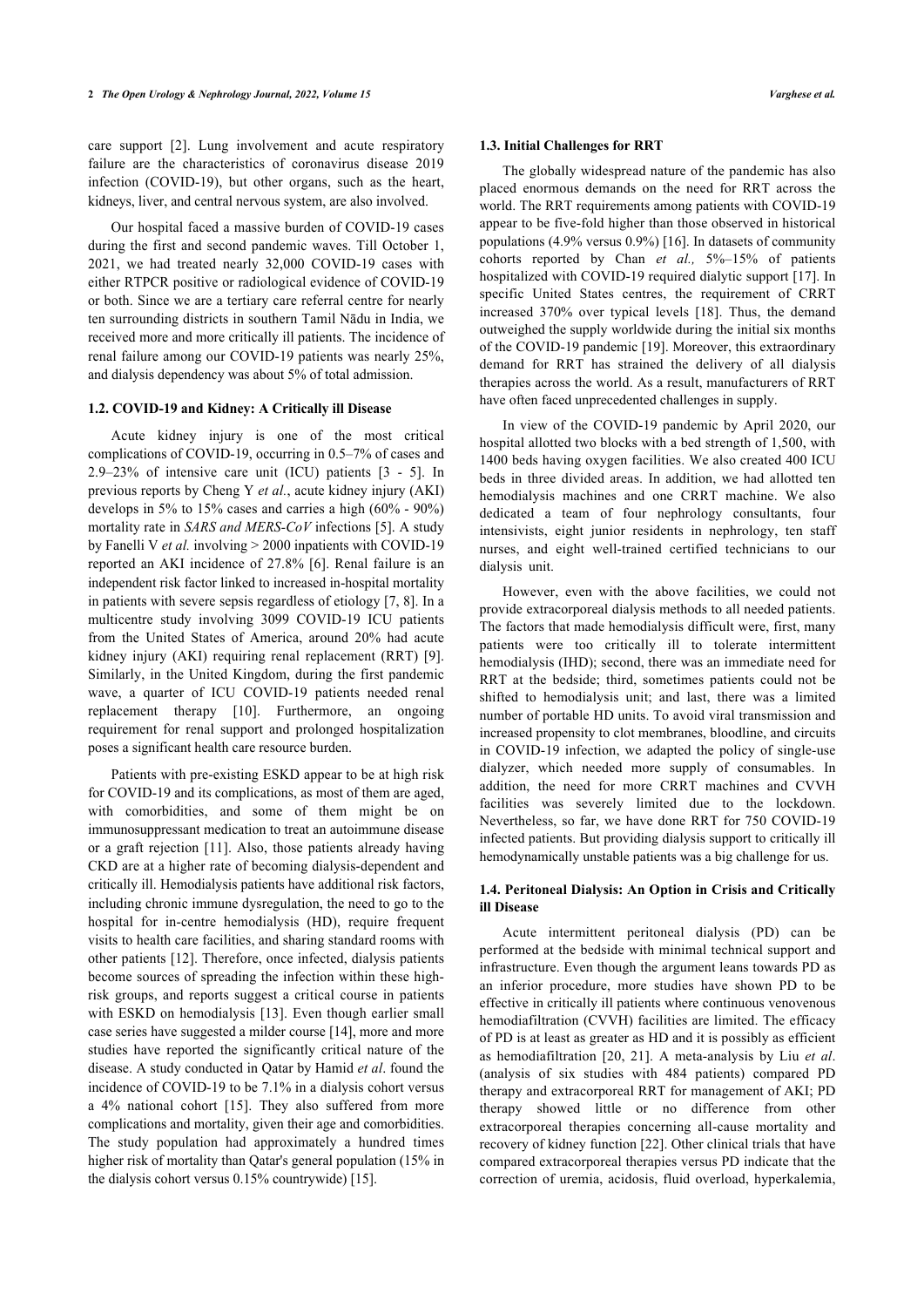and incidence of infectious complications are not statistically different between the groups. Moreover, the cost-benefit advantage is more favourable for the PD group, especially in resource-limited settings[[20](#page-9-18)]. The efficacy of correcting acidosis or Kt/V dosage may be higher in extracorporeal therapies; however, the evidence for this argument is meagre [[22\]](#page-10-1). However, one limitation is that PD may be slightly less effective in removing ultrafiltration volume.

# **1.5. Peritoneal Dialysis in COVID-19: Myths and Facts**

It is believed that the elevation of intraperitoneal pressure (IPP) generated by PD may alter diaphragmatic movement, thereby decreasing pulmonary compliance, which could hinder mechanical ventilation and worsen respiratory failure [\[22](#page-10-1) - [24](#page-10-2)]. However, a recent prospective cohort study by Almeida *et al*. evaluated the respiratory mechanics of 154 patients with AKI and on PD versus HD; they showed that resistance in the respiratory system remained stable among the patients with PD and decreased among the HD patients, and oxygenation index increased in both the groups. Thus, the authors concluded an improvement in ventilatory mechanics in both the groups, withoutsignificant differences [[25\]](#page-10-3).

The clearance of inflammatory cytokines in PD has been well demonstrated in experimental models. The study by Altmann *et al.* [[26](#page-10-4)] also proved interleukin 6 (IL-6) to be eliminated through PD effluent. Zhao *et al*. showed that inflammatory factors, including TNF- alpha, are removed by PD. The clearance of inflammatory cytokine developed during COVID-19 disease is also a possible advantage of PD. TNF-α, IL-6, and PCT are removed effectively in peritoneal dialysis [[27\]](#page-10-5).

To overcome the crisis during the pandemic, our hospital started an acute intermittent PD program in critically ill COVID-19 patients with renal failure, including both AKI and ESKD. Initial planning took place in the weeks after the surge and took about two months to implement the peritoneal dialysis program. From June 2020 to the end of September 2021, a total of 627 COVID-19 patients received intermittent hemodialysis, and 91 COVID-19 patients received acute intermittent peritoneal dialysis in our hospital (Fig.**1**: x-axis represents months and the y-axis represents the total number of cases undergoing procedure).

Though the vaccination and COVID-prevention strategies are being implemented throughout, there is still a global concern about the third wave of COVID-19. So, the use of acute peritoneal dialysis as an option for RRT in critically ill patients with COVID-19 in resource-limited settings and with mass needs is still an area to explore.

### **2. MATERIALS AND METHODS**

# **2.1. Study Design**

The study involved a retrospective, single-centre observational design.

### **2.2. Study Population**

The study population included 91 patients diagnosed with hemod[yn](#page-2-1)amically unstable critically ill SARS-CoV-2 infection (Table **1**) with renal failure, both AKI and CKD, and admitted to the intensive care unit of our hospital from July 2020 to September 2021.

<span id="page-2-0"></span>

<span id="page-2-1"></span>**Fig. (1).** Monthly trends of haemodialysis and peritoneal dialysis in COVID-19 patients;x-axis: months from June 2020 to October 2021, y-axis: total number of cases (blue line indicates hemodialysis; brown line indicates peritoneal dialysis).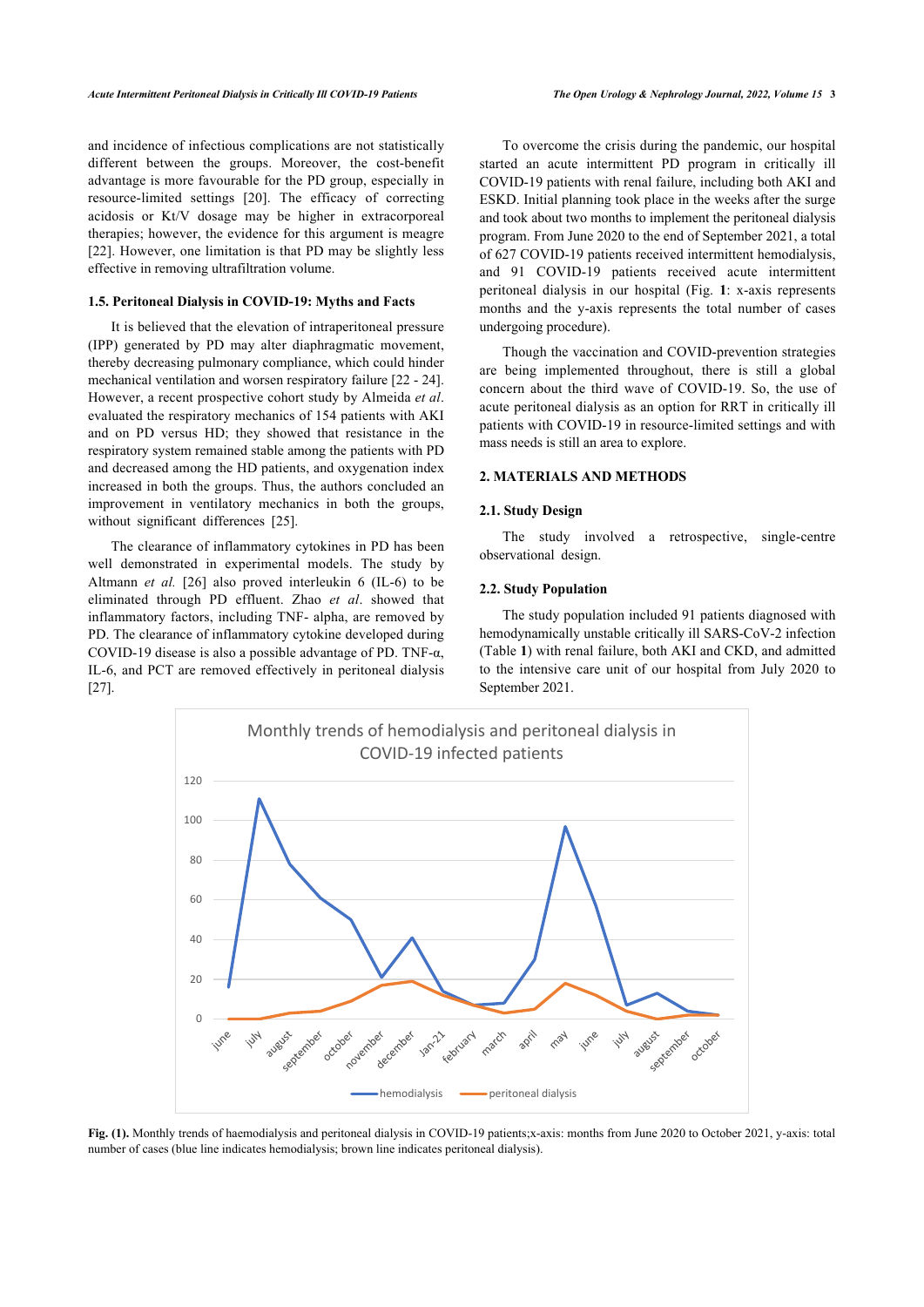# **Table 1. Classification of COVID-19 infection depending on the severity.**

| Milder<br>disease   | Individuals having fever, cough, sore throat, malaise,<br>headache, muscle pain, nausea, vomiting, diarrhoea,<br>loss of taste and smell                                                                               |
|---------------------|------------------------------------------------------------------------------------------------------------------------------------------------------------------------------------------------------------------------|
| Moderate<br>disease | Individuals with a lower respiratory disease during<br>clinical assessment or imaging and having an oxygen<br>saturation (SpO2) $\geq$ 94% at room air                                                                 |
| Severe<br>disease   | Individuals with $SpO2 \leq 94\%$ at room air, a ratio of<br>arterial partial pressure of oxygen to fraction of<br>inspired oxygen (PaO2/FiO2) <300 mm Hg,<br>respiratory rate $>30$ /min, or lung infiltrates $>50\%$ |
| Critically ill      | Individuals with respiratory failure, septic shock, or<br>multiple organ dysfunction                                                                                                                                   |

#### **2.3. Operational Definitions**

- [a] Primary outcome: This outcome involves recovery from critical illness or death of patients.
- [b] Secondary outcome: This involves efficacy (urea reduction ratio calculated at 24 and 48 cycles) of peritoneal dialysis and complications of peritoneal dialysis.

Sampling procedure: Individuals who had positive nasopharyngeal swab for SARS-Cov-2 by reverse transcriptase method or a CT chest suggestive of COVID-19 (CORADS 4-6) or both were considered to have COVID-19 disease. Patients who were admitted with COVID-19 disease were classified as having mild, moderate, severe, and critically ill disease (Table **[1](#page-2-1)**). Patients who were diagnosed to be critically ill were admitted to the intensive care unit (Fig.**2**).

<span id="page-3-0"></span>[a] Inclusion criteria: Those patients who were diagnosed with severe critically ill COVID-19 infection along with with acute kidney injury or chronic kidney disease and undergoing acute peritoneal dialysis were included in the study.

[b] Exclusion criteria: Those patients who had developed poor PD flow, major leaks, bleeding complications, prone ventilated patients, sudden worsening of hypoxia on a ventilator soon after initiation of PD were taken for IHD/SLED/CVVH and excluded from the study.

#### **2.4. PD Procedure Methodology**

After obtaining an informed written consent from the patient or first-degree relative (if the patient is in an altered sensorium), peritoneal dialysis was initiated. Bedside percutaneous catheterization was done as per our department protocol. After aseptic abdomen preparation and filling the peritoneal cavity with 20ml/kg of peritoneal dialysis fluid as priming (Table**2**), a non-cuffed rigid plastic catheter was inserted just below the umbilicus in the midline by blind Seldinger procedure under local anaesthesia. Each acute peritoneal dialysis cycle (30 ml per kg) was prescribed at a frequency of one hour thirty minutes with an intraperitoneal dwell time of one hour and inflow time, and outflow (drain) time being 15 minutes each. The peritoneal dialysis cycles were repeated and continued until the patients were hemodynamically stable or recovered from renal failure or death. Patients with hypervolemia, CT chest suggestive of a mixed pattern of ground glass opacities, and pulmonary edema were prescribed hypertonic PD fluids (addition of 100 ml of 25% dextrose along with existing fluid and shorter dwell time). For those patients with pre-existing diabetes mellitus, eight units of short-acting insulin were added to each litre of PD fluid and subcutaneous or intravenous insulin for control of blood sugar as per patient glycaemic status and as per the protocol.



<span id="page-3-1"></span>**Fig. (2).** Institutional protocol of bedside acute peritoneal dialysis.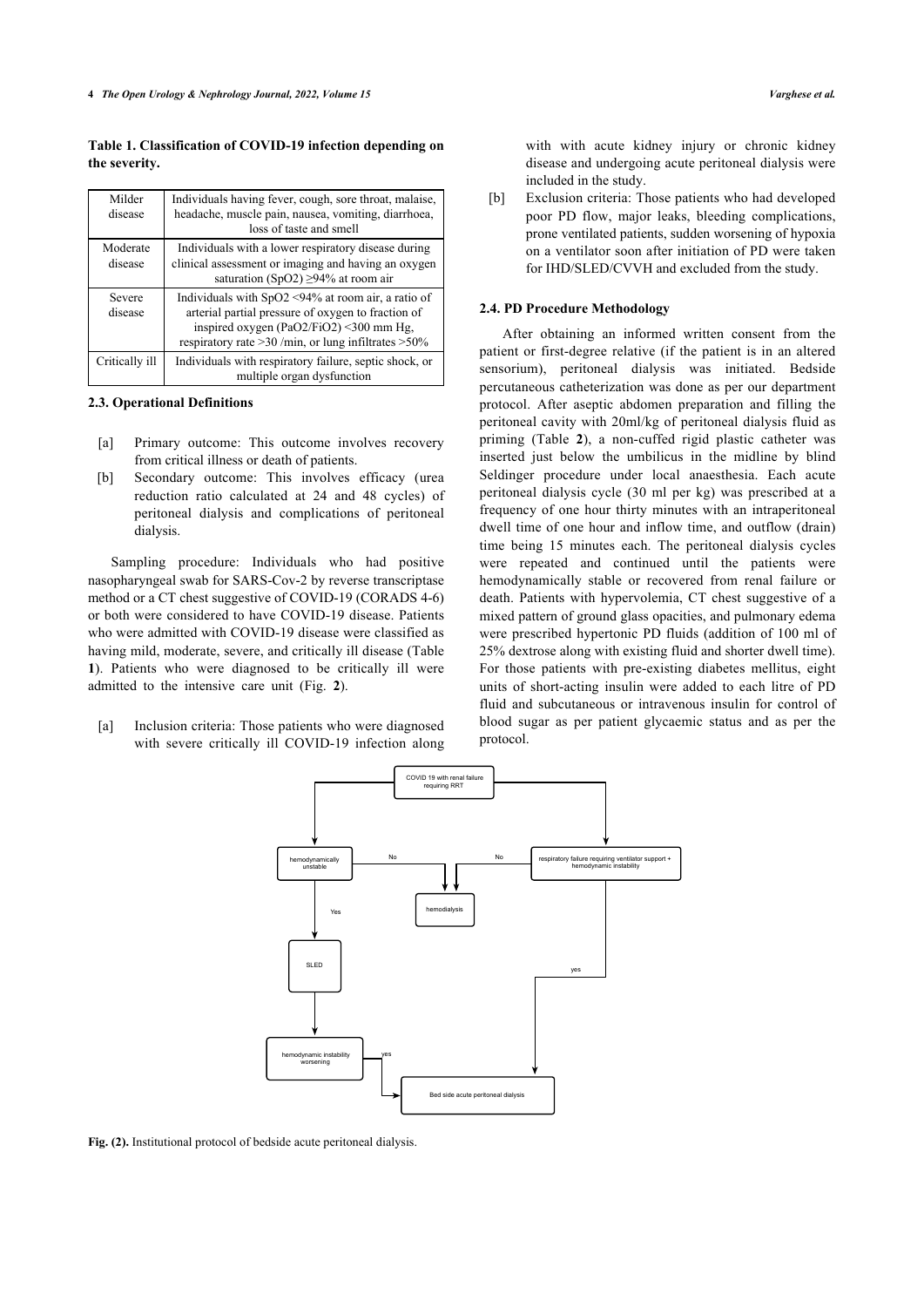| <b>Content</b>             | Gram per litre       |
|----------------------------|----------------------|
| Dextrose IP (as anhydrous) | 17                   |
| Sodium chloride            | 5.56                 |
| Sodium acetate             | 4.76                 |
| Calcium chloride           | 0.22                 |
| Magnesium chloride         | 0.152                |
| Sodium metabisulphite      | 0.15                 |
| Sodium                     | $130$ mmol/L         |
| Calcium                    | $1.5 \text{ mmol/L}$ |
| Magnesium                  | $0.75$ mmol/L        |
| Bicarbonate (as acetate)   | $35 \text{ mmol/L}$  |
| Osmolality                 | $363$ mosm/l         |

**Table 2. Peritoneal dialysis fluid composition.**

# **2.5. Treatment and Laboratory Methodology**

All patients were treated with medications as per covid pandemic guidelines (Annexure **1**). All patients were either on non-invasive ventilation (high flow nasal oxygen /HFNO) or invasive ventilation. The patients were managed in the ICU until hemodynamic stability was attained or weaned off the ventilator. Patients who recovered from hemodynamic instability were converted to regular hemodialysis or followed conservatively according to need. Furthermore, those patients who recovered were discharged after the isolation period.

All patients admitted in our covid block underwent routine biochemistry investigations, complete blood count, renal function test, serum electrolytes, serum ferritin, CRP, and radiological investigations immediately at the time of admission. Moreover, for patients who underwent peritoneal dialysis, RFT and electrolytes assessment was repeated at the end of 24 and 48 cycles to calculate the urea reduction ratio in order to assess the recovery and decide whether to continue or stop peritoneal dialysis.

# **2.6. Data Collection Procedure**

From our hospital, COVID-19 database history, clinical findings, routine laboratory parameters, including a complete blood count and serum biochemistry (blood urea, serum creatinine, electrolytes, C-reactive protein, and ferritin) and radiological findings, were taken. The lung involvement in CT chest was divided into 4 grades (grade  $1 = < 25\%$  involvement, grade  $2 = 25\%$  to 49% involvement, grade  $3 = 50\%$  to 74% involvement, and grade  $4 =$  > 74% involvement). The data related to the total number of PD cycles, complications like poor flow, haemorrhage, and peritonitis, were extracted from our department's COVID-19 databases. After 24 cycles and 48 cycles of peritoneal dialysis, the urea reduction ratio (URR 1 and URR 2) was assessed.

#### **2.7. Ethical Issue**

The study was approved by the Institutional Ethical Committee, Madurai medical college, Madurai. The confidentiality of research subject's personal information was ensured in accordance with the ethical principle of the Declaration of Helsinki.

#### **2.8. Data Entry and Analysis**

SPSS 22.0 version and R-programming were used to carry out the statistical analysis. Demographic and comorbidity statuses of the patients were compared among the patients who recovered and the patients who expired using the chi-square test/Fisher's exact test. Shapiro-Wilk normality tests were used to find out the normality of the continuous data.

Box transformation was used to transform the nonnormally distributed data into normally distributed data. Independent sample t-test was used to compare the biochemical parameters (continuous data) between the two group patients. The multivariate statistical model was used to find out the key factors associated with mortality. A five percent level of significance was considered statistically significant.

# **3. RESULTS**

### **3.1. Demographic and Clinical Characteristics**

The demographic and clinical characteristics of the cohort are shown in Table **[3a](#page--1-0)**. 91 patients were included in the study. Of the 91 patients in our study population of renal failure with critically ill COVID-19, 60 (65.9%) patients were ESKD on regular hemodialysis before admission, 7 (7.7%) patients were known CKD on conservative management prior to COVID-19 infection, and 24 (26.3%) patients were newly diagnosed AKI by appropriate investigations. Males constituted 63.7% of our cohort, but neither sex was significantly associated with mortality. The average age in the survivor group was around 49.88 years, while in non-survivors, it was 59.07 years. Patients belonging to the age group more than 75 years and 50 to 74 years were found to have significantly higher mortality (p-value  $= 0.04$ ). The common comorbidities were diabetes mellitus (53.8%), coronary artery disease (29.6%), and preexisting pulmonary disease (16.4%). When considering the comorbidity status of the patients' coronary artery disease, Type 2 diabetes mellitus and pre-existing lung disease were significantly associated with mortality (P-value  $\leq 0.05$ ). The most common symptoms at initial presentation were dyspnoea (98.9%), fever (91.2%), cough (86.8%), and diarrhoea (29.6%).

**Table 3a. A comparison of baseline characteristics between survivors and non-survivors.**

| <b>Variables</b> | $n=33$      | Survivors (%) Non survivors (%) P-value<br>$n = 58$ |       |
|------------------|-------------|-----------------------------------------------------|-------|
| Mean age (years) | 49.88±17.79 | $59.07 \pm 13.36$                                   | 0.006 |
| Male sex         | 19(57.6)    | 39(67.2)                                            | 0.357 |
| Fever            | 27(81.8)    | 56 (96.6)                                           | 0.010 |
| Cough            | 28 (84.8)   | 51 (89.5)                                           | 0.499 |
| Breathlessness   | 32(97.0)    | 58(100.0)                                           | 0.363 |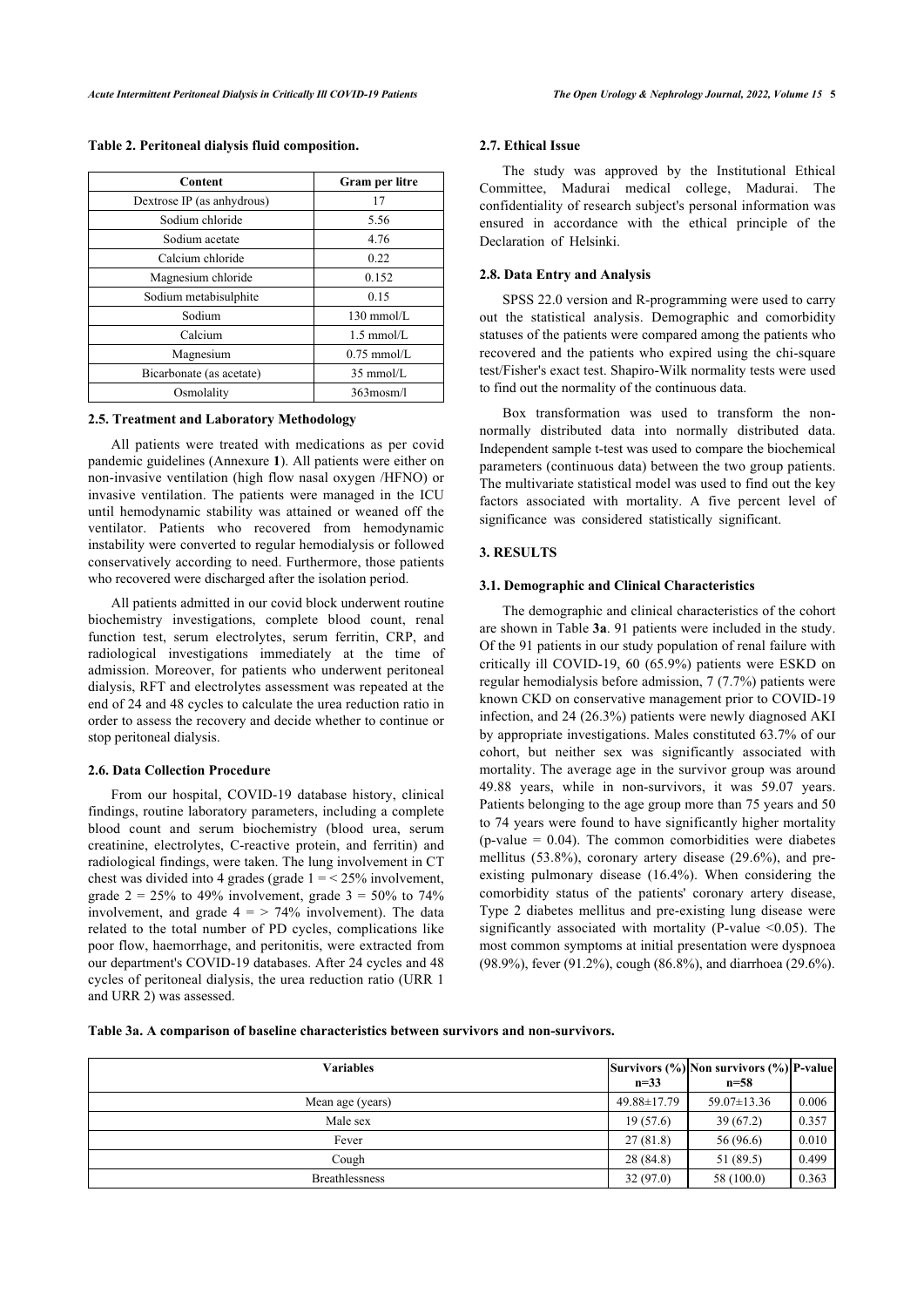# **6** *The Open Urology & Nephrology Journal, 2022, Volume 15 Varghese et al.*

### *(Table 3a) contd.....*

| <b>Variables</b>                             |        |                  | Survivors (%) Non survivors (%) P-value |         |
|----------------------------------------------|--------|------------------|-----------------------------------------|---------|
|                                              |        | $n = 33$         | $n = 58$                                |         |
| Diarrhoea                                    |        | 6(18.2)          | 21(36.2)                                | 0.070   |
| Hypertension                                 |        | 28(84.8)         | 47(81.0)                                | 0.646   |
| Diabetes mellitus                            |        | 12(36.4)         | 37(63.8)                                | 0.012   |
| <b>CAD</b>                                   |        | 2(6.1)           | 25(43.1)                                | < 0.001 |
| Lung Disease                                 |        | 1(3.0)           | 14(24.1)                                | 0.009   |
| AKI                                          |        | 8(24.2)          | 16(27.6)                                | 0.176   |
| <b>CKD</b>                                   |        | 25(75.8)         | 42(72.4)                                | 0.176   |
| Dialysis vintage (in months)                 |        | $2.57 \pm 2.1$   | $77.38 \pm 2.15$                        | 0.001   |
| Mean systolic BP on admission (in mm of Hg)  |        | $84.30 \pm 4.72$ | 77.59 ± 5.92                            | 0.001   |
| Mean diastolic BP on admission (in mm of Hg) |        | 59.09 ± 5.34     | $42.93 \pm 6.28$                        | 0.001   |
| Number of ionotropic supports<br>Double      |        | 21(63.6)         | 48(82.8)                                | 0.041   |
|                                              | Single | 12(36.4)         | 10(17.2)                                |         |
| Mechanical ventilation                       |        | 5(15.2)          | 41(70.7)                                | 0.001   |

# **Table 3b. A comparison of peritoneal dialysis variables between survivors and non-survivors.**

| Variable                   | <b>Survivors</b> | <b>Non-survivors</b> | P-value |
|----------------------------|------------------|----------------------|---------|
| Hypertonic PD              | 21(63.6)         | 22(37.9)             | 0.018   |
| Number of PD cycle         | $66.52 \pm 17.7$ | $44.26 \pm 15.53$    | < 0.001 |
| Hemorrhage                 | 1(3%)            | $5(8.6\%)$           | 0.716   |
| <b>Peritonitis</b>         | $2(6.1\%)$       | $4(6.8\%)$           | 0.716   |
| Urea reduction ratio URR1  | $44.33 \pm 5.52$ | 39.84±4.633          | < 0.001 |
| Urea reduction ratio URR 2 | $59.55 \pm 6.15$ | $53.62 \pm 5.17$     | 0.004   |

# **Table 3c. A comparison of laboratory parameters between survivors and non-survivors.**

| Variable                                        | <b>Survivor</b>   | <b>Non-survivor</b> | P-value |
|-------------------------------------------------|-------------------|---------------------|---------|
| Hemoglobin (g/dl)                               | $8.82 \pm 1.18$   | $7.86 \pm 1.36$     | 0.023   |
| Total count                                     | 9927.27±5145.28   | 13115.52            | 0.017   |
| Platelet (lakhs /mm <sup>3</sup> )              | $2.07 \pm 0.59$   | $1.89 \pm 0.55$     | 0.150   |
| Neutrophil lymphocyte ratio                     | $7.63 \pm 0.88$   | $8.93 \pm 0.76$     | < 0.001 |
| Urea $(mg/dl)$                                  | 173.85±41.19      | 217.76±38.49        | < 0.001 |
| Creatinine (mg/dl)                              | $10.40 \pm 2.63$  | $14.08 \pm 3.35$    | < 0.001 |
| $RBS$ (mg/dl)                                   | $181.97 \pm 1.35$ | 213.79±1.44         | 0.036   |
| Urine Acetone $(\% )$                           | 3(9%)             | $4(6.8\%)$          | 0.701   |
| Sodium (meq/L)                                  | 133.82±4.76       | $129.57\pm 6.25$    | 0.001   |
| Potassium (meq/L)                               | $4.32 \pm 0.69$   | $4.63 \pm 0.64$     | 0.032   |
| Bilirubin (mg/dl)                               | $0.93 \pm 1.77$   | $1.51 \pm 1.62$     | 0.001   |
| SGOT (U/L)                                      | $28.84 \pm 2.04$  | $42.66 \pm 1.82$    | 0.007   |
| <b>SGPT</b>                                     | 33.88±2.09        | $51.29 \pm 1.86$    | 0.004   |
| C reactive protein $(mg/L)$                     | 75.66±15.78       | 92.24±14.01         | 0.001   |
| Ferritin (ng/ml)                                | 650.67±117.48     | 833.33±104.18       | 0.001   |
| Mean percentage of lung involvement in CT chest | 57.31             | 75.01               | 0.001   |
| CT chest grade 1                                | 3                 | 3                   | 0.003   |
| CT chest grade 2                                | 18                | 14                  |         |
| CT chest grade 3                                | 12                | 32                  |         |
| Ct chest grade 4                                | $\mathbf{0}$      | 9                   |         |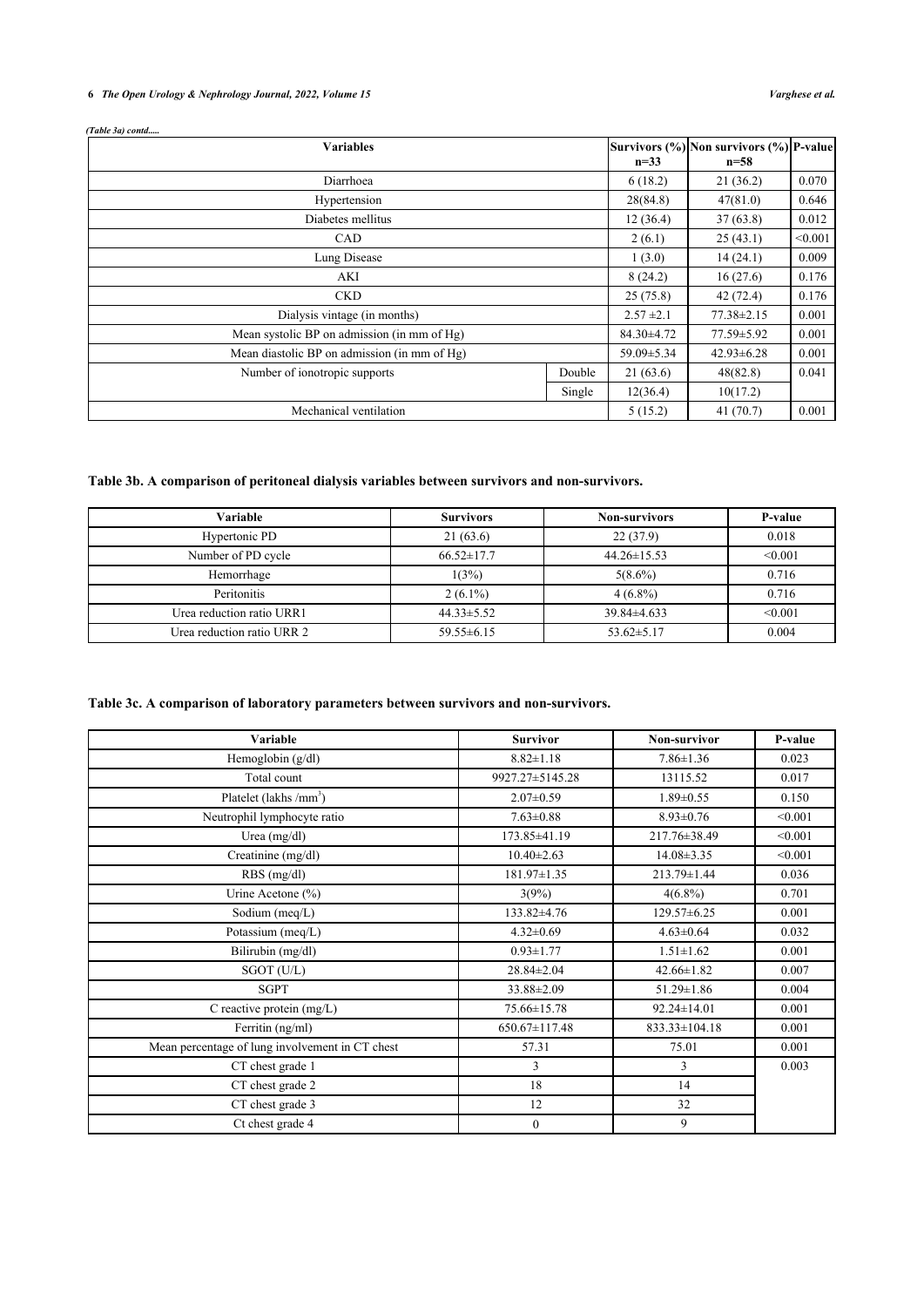| <b>Predictors</b>             | P-value | Odds ratio | 95% confidence interval for odds ratio |       |
|-------------------------------|---------|------------|----------------------------------------|-------|
|                               |         |            | Lower                                  | Upper |
| CT chest                      | 0.002   | 0.898      | 0.838                                  | 0.936 |
| PD cycle                      | 0.002   | 1.146      | 1.051                                  | 1.250 |
| Urea reduction ratio 1 (URR1) | 0.003   | 1.385      | 1.121                                  | 1.712 |
| Neutrophil lymphocyte ratio   | 0.002   | 0.120      | 0.031                                  | 0.458 |

### **Table 3d. Factors affecting mortality using multivariate modelling.**

# **3.2. Disease Specific Parameters**

Among the patients, 26.3% (n=24) were diagnosed with AKI and 73.7% as CKD. Patient admission urea (173.85 mg/dl *vs*. 217.76 mg/dl) and creatinine (10.4 *vs*. 14.08) values exhibited a significant correlation with mortality (value < 0.05) . Hypertonic PD was done in 47.2% (n=43) of patients, and it was significantly associated with decreased mortality (Table **[3b](#page--1-0)**). The urea reduction ratio was calculated after 24 cycles (URR1) and 48 cycles (URR 2) of PD. Both URR1 and URR 2 were significantly higher in the survivor group (Fig. **[3](#page--1-0)**). The mean number of PD cycles was significantly higher in the survivor group than in the non-survivor group (66.52 vs. 44.26, p-value < 0.05). Complications, like haemorrhage and peritonitis, were found in 13.1% (n=12) of patients. However, none of the complications were significantly associated with mortality. The mean dialysis vintage in the non-survivor group was 7.38 months and was significantly higher than in the survivor group (2.57 months). Mean blood pressure at the time of presentation in survivor *vs*. non-survivors was systolic (84.3 mm of Hg *vs*. 77.5 mm of Hg) and diastolic BP (59.09 mm of Hg *vs*. 42.93 mm of Hg), and it was found to be statistically significant with the outcome (p-value  $\leq$  0.05). In the nonsurvivor group, around 83% of patients were in double ionotropic support and 17% in single ionotropic support. Patients with double ionotropic supports were found to have significantly increased mortality (p-value  $< 0.05$ ). Mechanical ventilation was used in  $50.5\%$  (n= 46) of patients, and its use was significantly associated with mortality. The mean duration of ICU stay (duration from entry to ICU to an outcome) among survivors was  $127.28 \pm 88.69$  hours (6-9days on average), whereas, in non-survivors, it was 65.32±30.79 hours (3-4 days on average) and found to be statistically significant.



#### **Fig. (3a).** Box plot analysis of CT chest with the outcomes (R-recovered; E-expired).

#### **3.3. Laboratory Parameters**

Patients in the non-survivor group had significantly lower hemoglobin when compared to the survivor group (pvalue=0.02). Biochemical parameters (Table **[3c](#page--1-0)**), including total leukocyte count, neutrophil-lymphocyte ratio, blood urea and creatinine at presentation, were significantly increased in the non-survivors group. Patients who expired had significant hyperglycemia (p-value <0.05). Despite higher blood glucose levels in the non-survivor group, only four patients in the expired group had diabetic ketoacidosis (DKA) with urine acetone positive (p-value  $=0.701$ ). The lung involvement in the CT chest was divided into four grades. Patients having grade 3 and grade 4 were found to have significantly higher mortality. 47.2% (n=43) patients were detected to have features of both COVID-19 pneumonia and pulmonary edema in the CT chest, but the combination was not found to be a significant risk factor for mortality. Significant elevation of serum bilirubin, SGOT, and SGPT was observed in the non-survivors group. Serum sodium was found to be significantly lower in the nonsurvivor group (p-value < 0.05). Inflammatory markers, CRP, and ferritin were significantly increased in the non-survivors group (p-value< 0.01). The mortality in our cohort was 63.7% (n=58) (Table **[3d](#page--1-0)**).

# **3.4. Predictors of Mortality**

Multivariate analysis was conducted to find out the crucial predictors of mortality. The higher percentage of lung involvement in CT chest (Fig. **[3a](#page--1-0)**) and increased neutrophillymphocyte ratio were found to be independently associated with increased mortality, whereas a higher number of PD cycles (Fig. **[3b](#page--1-0)**) and higher urea reduction ratio at 24 cycles (URR1) (Fig. **[3c](#page--1-0)**) were found to be independently associated with decreased mortality (Fig. **[3d](#page--1-0)**).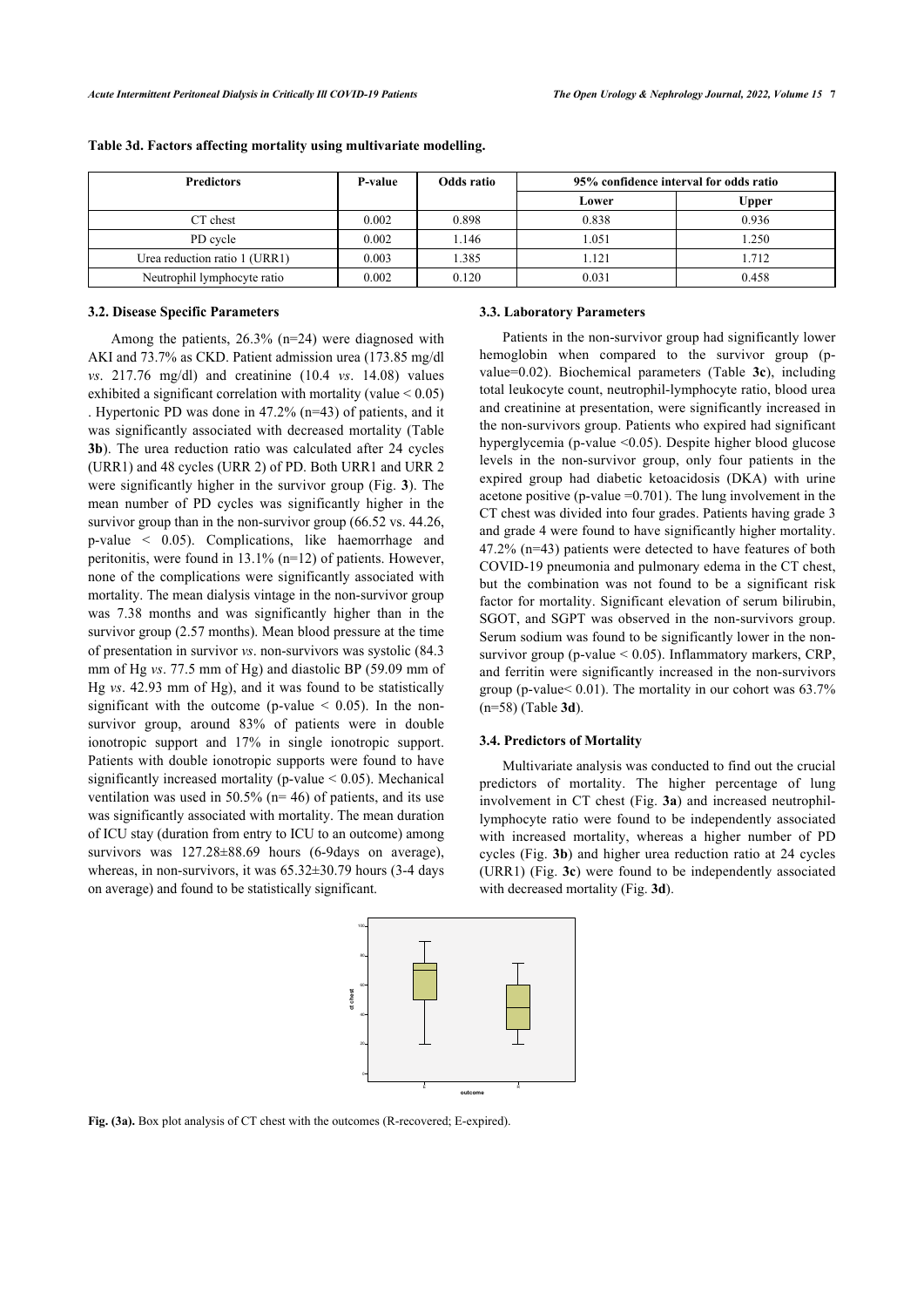**8** *The Open Urology & Nephrology Journal, 2022, Volume 15 Varghese et al.*



**Fig. (3b).** Box plot analysis of PD cycle with the outcomes (R-recovered; E-expired).



**Fig. (3c).** Box plot analysis of URR1 with the outcomes (R-recovered; E-expired).



**Fig. (3d).** Box plot analysis of URR2 with the outcomes (R-recovered; E-expired).

# **4. DISCUSSION**

Males were predominant in our study with 63.7%, and mortality was around 67.2% compared to females. Though in the previous studies, sex has been considered one of the risk factors for developing critically ill COVID-19 disease[[28\]](#page-10-6), gender variation was not statistically significant in our study. The mean age in the survivors was around 49.88, whereas the average mean age in non-survivors was around 59.07. In previous studies, individuals aged more than 75 have been found to be more severely affected [[29](#page-10-7)]. In our study, common clinical presentations were fever in 91%, cough 86.8%, breathlessness in 98%, and diarrhea in 29%, similar to the previous studies [\[30\]](#page-10-8). The common comorbidities were diabetes mellitus (53.8%), coronary artery disease (29.6%), and pre-existing pulmonary disease (16.4%), which correlated with previous studies showing a higher incidence of critically ill COVID-19 disease in patients with comorbid conditions [[31](#page-10-9), [32](#page-10-10)]. Furthermore, when considering the comorbidity status of the patients, there was a significant difference observed in the proportion of patients who had diabetes mellitus, coronary artery disease ( $p<0.05$  and pre-existing lung disease ( $p<0.05$ ) among the survivor group and non-survivor groups.

In our study, 68% had CKD, with a mean dialysis vintage of 2.57 months in survivors and 7.38 months in non-survivors, respectively. Our study showed those with longer dialysis duration to be associated with significant mortality. The probable reason may be that chronic dialysis patients are often malnourished. Moreover, defective innate and adaptive immunity can also affect the immune system's function [[33](#page-10-11), [34](#page-10-12)]. In a study published by Goicoechea *et al*., longer dialysis vintage was associated with increased mortality [\[35](#page-10-13)]. In our study, 32% of patients had AKI, and among AKI patients, sepsis was the causal factor in 24%, diarrhea in 22%, and in 54%, AKI was probably due to COVID-19-induced MODS.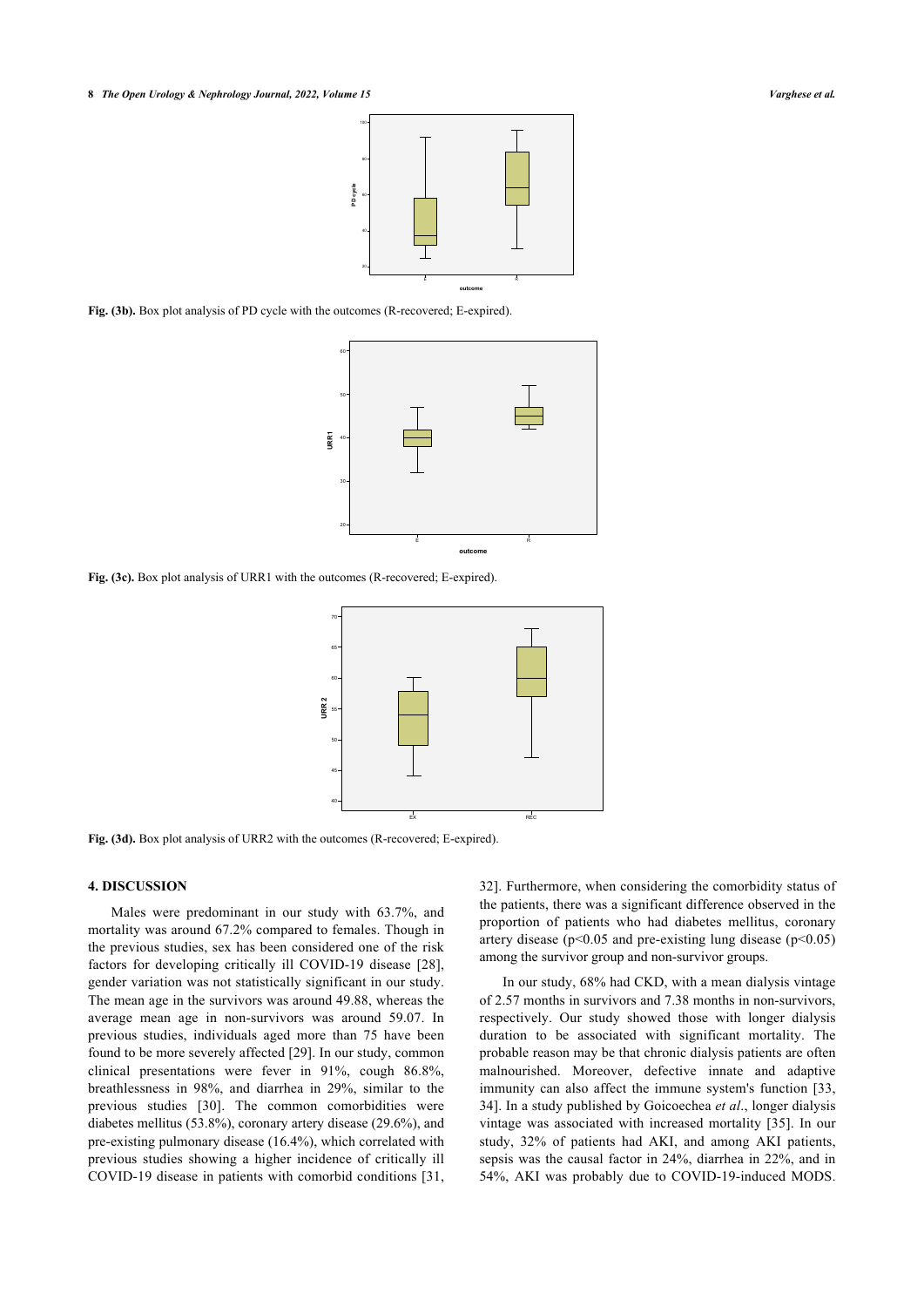The markers of inflammation, like total leukocyte count, neutrophil-lymphocyte ratio, and serum ferritin, were higher in the non-survivor group, indicating the severity of the underlying disease. On analysis, all three exhibited a significant correlation with mortality. Even though serum ferritin is usually high in any CKD, the mean level and statistically significant impact on mortality are also equally observed in AKI subsets. However, serum ferritin as a marker of inflammation in COVID-19 in the backdrop of CKD is of limited value. Nevertheless, the neutrophil-lymphocyte ratio with p-value <0.001 concords with the severity of diseasecausing mortality, which is in accordance with the previous study done by Madani *et al*. [\[36](#page-10-14)]. Our study involved a significant proportion of diabetic patients, and the presence of DKA was 9.1% in survivors and 7.9% in non-survivors. The study by Steenblock *et al*. suggested direct pancreas involvement in COVID-19 and associated insulin resistance, and that steroid intake can precipitate DKA[[37\]](#page-10-15). Though patients received steroids and peritoneal fluid with dextrose, the presence of DKA had no impact on the outcome of our study, probably due to strict glycemic control.

Upon CT scan of the chest, the patients presented either an isolated COVID-19 pattern or one mixed with pulmonary edema. However, the statistical difference was not significant with the outcome. A higher degree of lung involvement exhibited a very high significance with mortality in our study, which correlates with the study by Lei *et al*., where diffuse lesions and higher CT scores were associated with higher mortality [[38\]](#page-10-16). In our study, patients on mechanical ventilation demonstrated a poor outcome. The percentage of non-survivors on the ventilator was 70.7%, similar to previously published reports [[39](#page-10-17), [40](#page-10-18)]. The study by Arentz *et al*. indicated 50–67% of COVID-19 patients admitted to the ICU and 71–75% of those having invasive mechanical ventilation to have died [[41](#page-10-19)]. Auld *et al*. reported a high rate of mortality in 88.1% among those who were mechanically ventilated [\[42](#page-10-20)]**.**

The mean number of PD cycles was significantly higher in the survivor group than the non-survivor group (66.52 *vs*. 44.26, p-value  $\leq$  0.05), probably reflecting adequate dialysis received in the survivor group. Since ultrafiltration and solute removal are slow and unpredictable, PD is not recommended for emergency indications [\[43](#page-10-21) - [45](#page-10-4)]. However, in our study, the use of hypertonic PD in patients with pulmonary edema had a significant impact on mortality. Hypertonic PD was done in 47.2% (n=43) of patients with pulmonary edema, and it was significantly associated with decreased mortality. One of the key findings in our study was the significant URR both at 24 and 48 cycles. Though there was observed a significant reduction, the reduction was not up to the target levels in the initial hours, probably due to shock, resulting in decreased splanchnic blood flow, similar to the observation of Nitish Garg *et al.* [[46\]](#page-10-5). Even though the calculation of KT/V was not possible in our study, the urea reduction ratio was statistically significant. Peritonitis occurring in PD catheter infection was reported up to a frequency as high as 40%. However, with better catheter-implantation techniques and universal precautions, the incidence of peritonitis was reduced, and the risk of infection in PD was similar to the risk with other forms of extracorporeal blood purification for AKI [\[47](#page-10-22) - [49\]](#page-10-23). Our study reported peritonitis and complications as minimal, probably due to the short period of treatment, additional use of Y set for infusion of PD fluid to avoid too much handling, and strict aseptic catheterization.

The mortality in our cohort was  $63.7\%$  (n=58), which is similar to the previous studies on critically ill COVID-19 patients in ICU settings. A study conducted by Nitish Garg *et al*. showed the number of survivors and non-survivors in the study sample as 21 (28%) and 54 (72%), respectively. The lower number of survivors could be due to the comorbidities and involvement of multiple organs. The study conducted by George *et al*. and Ponce *et al*. demonstrated a similar mortality rate [\[20](#page-9-18), [50](#page-10-24)]. The study conducted at Bellevue Hospital during the COVID-19 surge observed a mortality rate of 63% for patients, suggesting PD's ability to deliver adequate therapy [[51](#page-10-25)]. The mortality rate observed in our study was also similar to this study.

In the study conducted by Pisharody *et al*. comparing CVVH with PD in AKI in critical in-patients, urea and creatinine clearances and acidosis correction were better in the CVVH group, but no significant differences were observed in the correction of hyperkalaemia, altered sensorium, or hemodynamic disturbance. The mortality rate was observed to be 84% in the CVVH group and 72% in the PD group. Factors that determined the outcome were the APACHE II score ( $p=0.02$ ) and ventilatory support ( $p < 0.01$ ). The favourable factor in the PD group was cost-effectiveness [\[20\]](#page-9-18). Our study found increased URR, use of hypertonic PD, and higher PD cycles to decrease the mortality rate compared to the previous data.

The limitations of our study are that adequacy of PD cannot be wholly assessed without KT/V and the volume of fluid removed cannot be calculated without measuring the effluent. The measurement of inflammatory markers to identify the significance of peritoneal dialysis in the removal of inflammatory mediators and complete assessment of ventilator kinetics may add more validity to the study. But due to the massive burden of the pandemic and retrospective nature of the study, we were not able to do the same.

# **CONCLUSION**

In our study on peritoneal dialysis in critically ill COVID-19 infection patients with renal failure, older age group, presence of comorbid conditions (diabetes mellitus, CAD, lung diseases), low systolic and diastolic BP at presentation, elevated inflammatory markers like NLR and CRP, admission serum creatinine and blood urea, higher hemodialysis vintage before COVID-19 infection, higher CT chest scores, and use of mechanical ventilation were significantly associated with higher mortality. On the other hand, younger age group, higher duration of ICU stay, longer duration and increased number of PD cycles, usage of hypertonic PD, and a higher urea reduction ratio were significantly associated with better survival. The good urea clearance achieved, hemodynamic stability, cost-effectiveness, bedside initiation, minimal staffing, and resource requirements are features that favour peritoneal dialysis. Hence, we suggest to consider PD as an option for critically ill patients with renal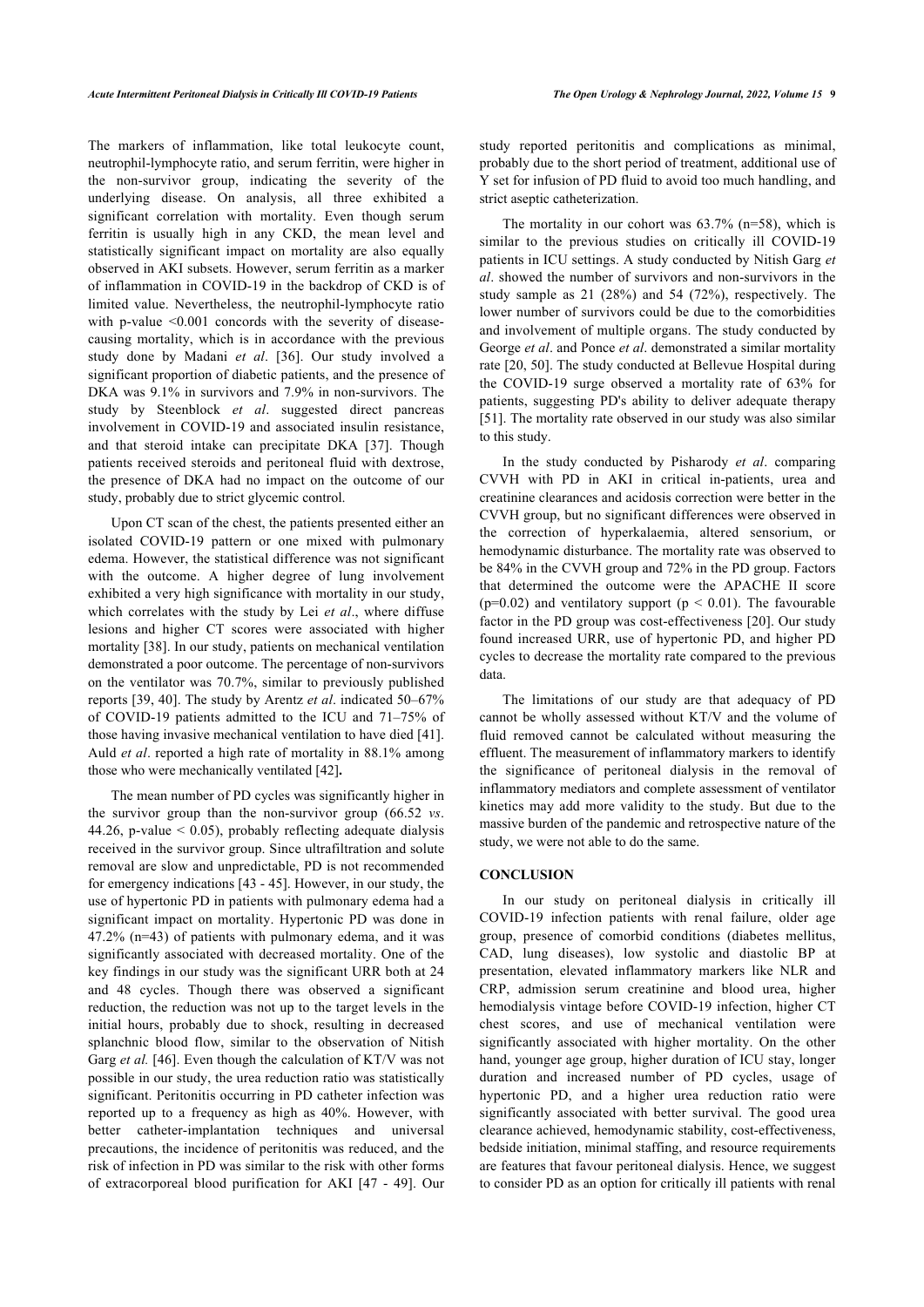failure in resource-limited settings, where resources for CRRT are in short supply.

# <span id="page-9-1"></span><span id="page-9-0"></span>**LIST OF ABBREVIATIONS**

<span id="page-9-2"></span>

| <b>CVVH</b> | $=$ Continuous venovenous hemofiltration                            |
|-------------|---------------------------------------------------------------------|
| <b>CRRT</b> | $=$ Continuous renal replacement therapy                            |
| <b>ESKD</b> | $=$ End-stage kidney disease                                        |
| <b>HD</b>   | $=$ Hemodialysis                                                    |
| ICU         | $=$ Intensive care unit                                             |
| <b>PD</b>   | $=$ Peritoneal dialysis                                             |
| <b>RRT</b>  | $=$ Renal replacement therapy                                       |
|             | <b>SARS-CoV 2</b> = Severe acute respiratory syndrome coronavirus 2 |
| <b>SLED</b> | $=$ Sustained low-efficiency dialysis                               |
| URR         | $=$ Urea reduction ratio                                            |
|             |                                                                     |

# <span id="page-9-5"></span><span id="page-9-4"></span><span id="page-9-3"></span>**ETHICS APPROVAL AND CONSENT TO PARTICIPATE**

<span id="page-9-6"></span>The study was approved by the Institutional Ethical Committee, Madurai medical college, Madurai (CDSCO: Reg.No.ECR/1365/Inst/TN/2020; DHR Reg.No.EC/NEW/ INST/2020/484).

### **HUMAN AND ANIMAL RIGHTS**

<span id="page-9-8"></span><span id="page-9-7"></span>No animals were used for studies that are the basis of this research. All the human procedures used were in accordance with the ethical standards of the committee responsible for human experimentation (institutional and national), and with the Helsinki Declaration of 1975, as revised in 2013 ([http://ethics.iit.edu/ecodes/node/3931\)](http://ethics.iit.edu/ecodes/node/3931).

### <span id="page-9-10"></span><span id="page-9-9"></span>**CONSENT FOR PUBLICATION**

All participants signed an informed consent form.

# <span id="page-9-11"></span>**STANDARDS OF REPORTING**

STROBE guidelines and methodologies were followed.

# <span id="page-9-12"></span>**AVAILABILITY OF DATA AND MATERIALS**

<span id="page-9-13"></span>The datasets generated and/or analysed during the current study will be made available by the corresponding author [J.A.] on reasonable request.

### <span id="page-9-14"></span>**FUNDING**

None.

# <span id="page-9-15"></span>**CONFLICT OF INTEREST**

<span id="page-9-16"></span>The authors declare no conflict of interest, financial or otherwise.

# <span id="page-9-17"></span>**ACKNOWLEDGEMENTS**

Declared none.

# **SUPPLEMENTARY MATERIAL**

<span id="page-9-18"></span>Supplementary material is available on the publisher's website along with the published article.

# **REFERENCES**

- [1] WHO 2021. Available from: [https://www.who.int/emergencies/](https://www.who.int/emergencies/diseases/novelcoronavirus-2019) [diseases/novelcorona virus-2019.](https://www.who.int/emergencies/diseases/novelcoronavirus-2019)
- [2] Huang C, Wang Y, Li X, *et al.* Clinical features of patients infected with 2019 novel coronavirus in Wuhan, China. Lancet 2020; 395(10223): 497-506.

[\[http://dx.doi.org/10.1016/S0140-6736\(20\)30183-5](http://dx.doi.org/10.1016/S0140-6736(20)30183-5)] [PMID: [31986264\]](http://www.ncbi.nlm.nih.gov/pubmed/31986264)

- [3] Wang D, Hu B, Hu C, *et al.* Clinical characteristics of 138 hospitalized patients with 2019 novel coronavirus-infected pneumonia in wuhan, china. JAMA 2020; 323(11): 1061-9. [\[http://dx.doi.org/10.1001/jama.2020.1585\]](http://dx.doi.org/10.1001/jama.2020.1585) [PMID: [32031570](http://www.ncbi.nlm.nih.gov/pubmed/32031570)]
- [4] Guan WJ, Ni ZY, Hu Y, *et al.* Clinical characteristics of coronavirus disease 2019 in china. N Engl J Med 2020; 382(18): 1708-20. [\[http://dx.doi.org/10.1056/NEJMoa2002032\]](http://dx.doi.org/10.1056/NEJMoa2002032) [PMID: [32109013](http://www.ncbi.nlm.nih.gov/pubmed/32109013)]
- [5] Cheng Y, Luo R, Wang K, *et al.* Kidney disease is associated with inhospital death of patients with COVID-19. Kidney Int 2020; 97(5): 829-38.
- [\[http://dx.doi.org/10.1016/j.kint.2020.03.005\]](http://dx.doi.org/10.1016/j.kint.2020.03.005) [PMID: [32247631](http://www.ncbi.nlm.nih.gov/pubmed/32247631)] [6] Fanelli V, Fiorentino M, Cantaluppi V, *et al.* Acute kidney injury in
- SARS-CoV-2 infected patients. Crit Care 2020; 24(1): 155. [\[http://dx.doi.org/10.1186/s13054-020-02872-z\]](http://dx.doi.org/10.1186/s13054-020-02872-z) [PMID: [32299479](http://www.ncbi.nlm.nih.gov/pubmed/32299479)]
- [7] Oppert M, Engel C, Brunkhorst FM, *et al.* Acute renal failure in patients with severe sepsis and septic shock--a significant independent risk factor for mortality: Results from the German Prevalence Study. Nephrol Dial Transplant 2008; 23(3): 904-9. [\[http://dx.doi.org/10.1093/ndt/gfm610](http://dx.doi.org/10.1093/ndt/gfm610)] [PMID: [18065435\]](http://www.ncbi.nlm.nih.gov/pubmed/18065435)
- [8] Neveu H, Kleinknecht D, Brivet F, Loirat P, Landais P. Prognostic factors in acute renal failure due to sepsis. Results of a prospective multicentre study. Nephrol Dial Transplant 1996; 11(2): 293-9. [\[http://dx.doi.org/10.1093/oxfordjournals.ndt.a027256\]](http://dx.doi.org/10.1093/oxfordjournals.ndt.a027256) [PMID: [8700363](http://www.ncbi.nlm.nih.gov/pubmed/8700363)]
- [9] Cheng Y, Luo R, Wang K, *et al.* Kidney disease is associated with inhospital death of patients with COVID-19. Kidney Int 2020; 97(5): 829-38.

[\[http://dx.doi.org/10.1016/j.kint.2020.03.005\]](http://dx.doi.org/10.1016/j.kint.2020.03.005) [PMID: [32247631](http://www.ncbi.nlm.nih.gov/pubmed/32247631)]

- [10] Intensive Care National Audit & Research Centre. Report on COVID-19 in critical care 2020.<https://www.icnarc.org/Our-Audit/Audits/Cmp/Reports>
- [11] Naicker S, Yang CW, Hwang SJ, Liu BC, Chen JH, Jha V. The Novel Coronavirus 2019 epidemic and kidneys. Kidney Int 2020; 97(5): 824-8.
- [\[http://dx.doi.org/10.1016/j.kint.2020.03.001\]](http://dx.doi.org/10.1016/j.kint.2020.03.001) [PMID: [32204907](http://www.ncbi.nlm.nih.gov/pubmed/32204907)] [12] Vaziri ND, Pahl MV, Crum A, Norris K. Effect of uremia on structure and function of immune system. J Ren Nutr 2012; 22(1): 149-56.
- [\[http://dx.doi.org/10.1053/j.jrn.2011.10.020\]](http://dx.doi.org/10.1053/j.jrn.2011.10.020) [PMID: [22200433](http://www.ncbi.nlm.nih.gov/pubmed/22200433)] [13] Henry BM, Lippi G. Chronic kidney disease is associated with severe
- coronavirus disease 2019 (COVID-19) infection. Int Urol Nephrol 2020; 52(6): 1193-4. [\[http://dx.doi.org/10.1007/s11255-020-02451-9](http://dx.doi.org/10.1007/s11255-020-02451-9)] [PMID: [32222883\]](http://www.ncbi.nlm.nih.gov/pubmed/32222883)
- [14] Wang R, Liao C, He H, *et al.* COVID-19 in hemodialysis patients: A
- report of 5 cases. Am J Kidney Dis 2020; 76(1): 141-3. [\[http://dx.doi.org/10.1053/j.ajkd.2020.03.009\]](http://dx.doi.org/10.1053/j.ajkd.2020.03.009) [PMID: [32240718\]](http://www.ncbi.nlm.nih.gov/pubmed/32240718)
- [15] 24-Worldometers.info. 2021. Available from: [https://www.world](https://www.worldometers.info/coronavirus/country/qatar/) [ometers.info/coronavirus/country/qatar/](https://www.worldometers.info/coronavirus/country/qatar/)
- [16] Fisher M, Neugarten J, Bellin E, *et al.* AKI in hospitalized patients with and without COVID-19: A comparison study. J Am Soc Nephrol 2020; 31(9): 2145-57.
- [\[http://dx.doi.org/10.1681/ASN.2020040509](http://dx.doi.org/10.1681/ASN.2020040509)] [PMID: [32669322\]](http://www.ncbi.nlm.nih.gov/pubmed/32669322) [17] Chan L, Chaudhary K, Saha A, et al. AKI in hospitalized patients with COVID-19. J Am Soc Nephrol 2021; 32(1): 151-60. [\[http://dx.doi.org/10.1681/ASN.2020050615](http://dx.doi.org/10.1681/ASN.2020050615)] [PMID: [32883700\]](http://www.ncbi.nlm.nih.gov/pubmed/32883700)
- [18] Ahmad SB, Ahn W, Akomeah J, Al-Awqati Q, Aponte MA, Appel GB, *et al.* Disaster response to the COVID-19 pandemic for patients with kidney disease in new york city. J Am Soc Nephrol 2020; 31(7): 1371-9.
- [\[http://dx.doi.org/10.1681/ASN.2020040520](http://dx.doi.org/10.1681/ASN.2020040520)] [PMID: [32499395\]](http://www.ncbi.nlm.nih.gov/pubmed/32499395)
- [19] Reddy YNV, Walensky RP, Mendu ML, Green N, Reddy KP. Estimating shortages in capacity to deliver continuous kidney replacement therapy during the COVID-19 pandemic in the united states. Am J Kidney Dis 2020; 76(5): 696-709.e1. [\[http://dx.doi.org/10.1053/j.ajkd.2020.07.005\]](http://dx.doi.org/10.1053/j.ajkd.2020.07.005) [PMID: [32730812\]](http://www.ncbi.nlm.nih.gov/pubmed/32730812)
- [20] George J, Varma S, Kumar S, Thomas J, Gopi S, Pisharody R. Comparing continuous venovenous hemodiafiltration and peritoneal dialysis in critically ill patients with acute kidney injury: A pilot study. Perit Dial Int 2011; 31(4): 422-9.